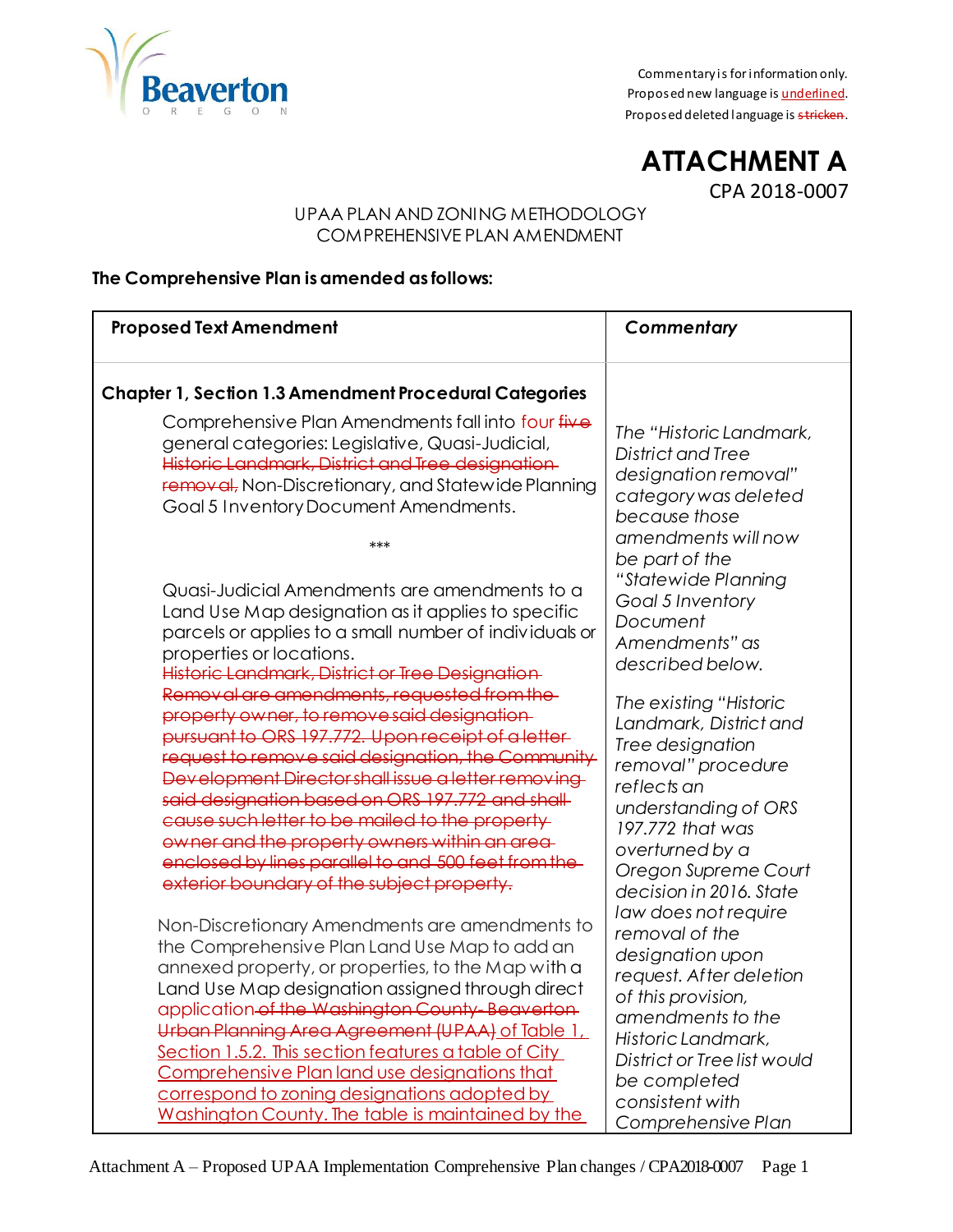

| <b>Proposed Text Amendment</b>                                                                                                                                                                                                                                                                                                                                                                                                                                                                                                                                                                                                                                                                                                                                                                                                                       | Commentary                                                                                                                                                    |  |
|------------------------------------------------------------------------------------------------------------------------------------------------------------------------------------------------------------------------------------------------------------------------------------------------------------------------------------------------------------------------------------------------------------------------------------------------------------------------------------------------------------------------------------------------------------------------------------------------------------------------------------------------------------------------------------------------------------------------------------------------------------------------------------------------------------------------------------------------------|---------------------------------------------------------------------------------------------------------------------------------------------------------------|--|
| City pursuant to the Washington County-Beaverton<br>Urban Planning Area Agreement (UPAA). The<br>County land use classification(s) remain in effect<br>under provisions of Oregon Revised Statutes (ORS<br>197.175(1) and ORS 215.130(2)(a)) until the City acts<br>to implement its own Comprehensive Plan Land Use<br>designation(s) for the annexed territory.                                                                                                                                                                                                                                                                                                                                                                                                                                                                                    | Section 1.3 paragraph<br>7 regarding Goal 5<br><b>Inventory Resource</b><br>Document<br>Amendments, which<br>allows legislative or<br>quasi-judicial updates. |  |
| The UPAA requires the City to assign a particular, or<br>most similar, City Comprehensive Plan Land Use<br>designation to the annexed property based on the<br>Washington County designation. Exhibit "B" of the-<br>UPAA contains a chart describing a one-to-one-<br>relationship between County and City land use<br>designations. Where UPAA Exhibit "B" provides a<br>one-to-one relationship and the annexed property is<br>not subject to any special policies within the<br>applicable Washington County Community Plan,<br>the decision to apply a specific Land Use Map-<br>designation is made under land use standards that<br>do not require interpretation or the exercise of policy<br>or legal judgment. Consequently, the decision is not<br>a land use decision as defined by Oregon Revised<br>Statutes (ORS 197.015(10) (b)(A)). | This section was<br>deleted because it<br>describes the<br>language in the current<br>UPAA, which is being<br>modified by the new<br>UPAA.                    |  |
| Section V of the UPAA specifies the following:<br>A. The CITY and COUNTY agree that when<br>annexation to the CITY takes place, the<br>transition in land use designation from one<br>jurisdiction to another should be orderly,<br><u>logical and based upon the process in B, </u><br>below.                                                                                                                                                                                                                                                                                                                                                                                                                                                                                                                                                       | This section describes<br>the new UPAA<br>language.                                                                                                           |  |
| B. Upon annexation, the CITY shall initiate<br>changes to the Comprehensive Plan land use<br>and zoning designations corresponding as<br>closely as possible to designations already<br>adopted by the COUNTY. The CITY shall<br>maintain a list of COUNTY land use<br>designations and the corresponding CITY<br>comprehensive plan and zoning designations.<br><u>If a property is subject to a concept,</u><br>neighborhood, or community plan adopted<br>by the CITY, the CITY shall apply the                                                                                                                                                                                                                                                                                                                                                   |                                                                                                                                                               |  |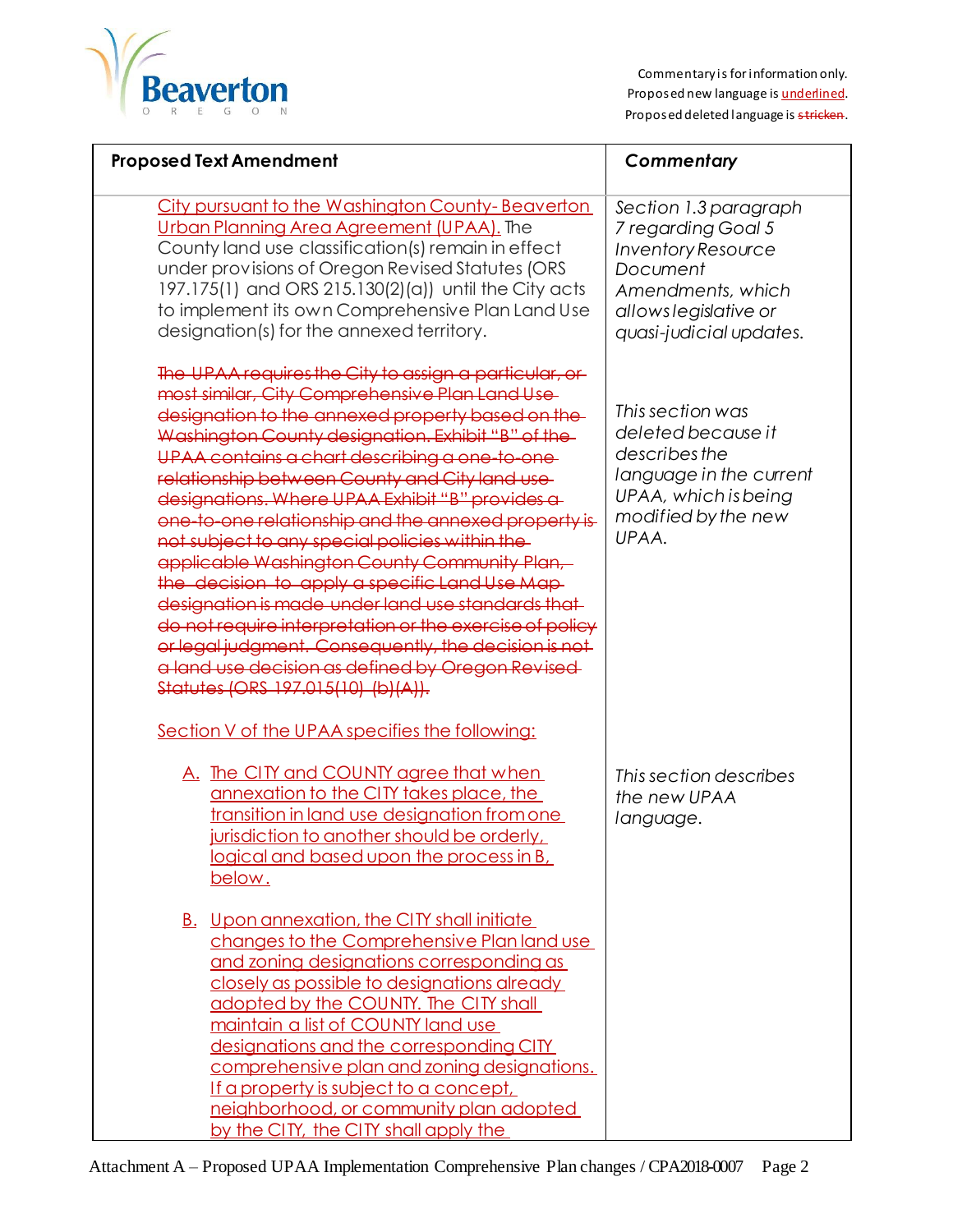

| <b>Proposed Text Amendment</b>                                                                                                                                                                                                                                                                                                                                                                                                                                                                                                                                                                                                                                                                                                                                                                                                                                                                                                                                                                                                             | Commentary                                                                                                                                                                                                          |
|--------------------------------------------------------------------------------------------------------------------------------------------------------------------------------------------------------------------------------------------------------------------------------------------------------------------------------------------------------------------------------------------------------------------------------------------------------------------------------------------------------------------------------------------------------------------------------------------------------------------------------------------------------------------------------------------------------------------------------------------------------------------------------------------------------------------------------------------------------------------------------------------------------------------------------------------------------------------------------------------------------------------------------------------|---------------------------------------------------------------------------------------------------------------------------------------------------------------------------------------------------------------------|
| applicable CITY comprehensive plan and<br>zoning designations to the property upon<br>annexation. In addition, the COUNTY shall<br>advise the CITY of adopted policies that apply<br>to the annexed areas.                                                                                                                                                                                                                                                                                                                                                                                                                                                                                                                                                                                                                                                                                                                                                                                                                                 |                                                                                                                                                                                                                     |
| <u>Table 1 in Section 1.5.2 was adopted pursuant to</u><br>UPAA Section V, which requires the city to maintain<br>a list of corresponding county-to-city plan and zone<br>designations where the decision to apply a specific<br>Land Use Map designation is made under land use<br>standards that do not require interpretation or the<br>exercise of policy or legal judgment. Consequently,<br>the decision is not a land use decision as defined by<br>Oregon Revised Statutes (ORS 197.015(10)(b)(A))<br><u>[ORD ????, January 2019].</u>                                                                                                                                                                                                                                                                                                                                                                                                                                                                                             | This points the reader to<br>Comprehensive Plan<br>Table 1 in Section 1.5.2,<br>which implements the<br>UPAA. This retains the<br>statements that non-<br>discretionary decisions<br>are not land use<br>decisions. |
| Statewide Planning Goal 5 Inventory Resource<br>Document Amendments are amendments to<br>Volume III of the Comprehensive Plan. Amendments<br>may be legislative, such as periodic review, or<br>annual updates to maps, or quasi-judicial. Updates<br>to the Significant Natural Resources Map (Local<br>Wetland Inventory Map) incorporating changes<br>approved by the Department of State Lands are<br>non-discretionary map amendments, and the public<br>notice, decision-making and appeal of the decision<br>occurs when the Division of State Lands approves<br>the wetland delineation and fill or removal permit<br>(OAR 141-086-005 through OAR 141-090-0230, OAR<br>141-085-0018, OAR 141-085-0025, OAR 141-085-0028<br>OAR 141-085-0029, OAR 141-085-0031, OAR 141-085-<br>0066, ORS 227.350 (2), and ORS 196.600 to 196.990).<br>As noted under Non-Discretionary Amendments<br>above, when no discretion is exercised, the decision<br>is not a land use decision under Oregon Revised<br>Statutes (ORS 197.015(10)(b)(A)). | Added ", and" for<br>clarity.                                                                                                                                                                                       |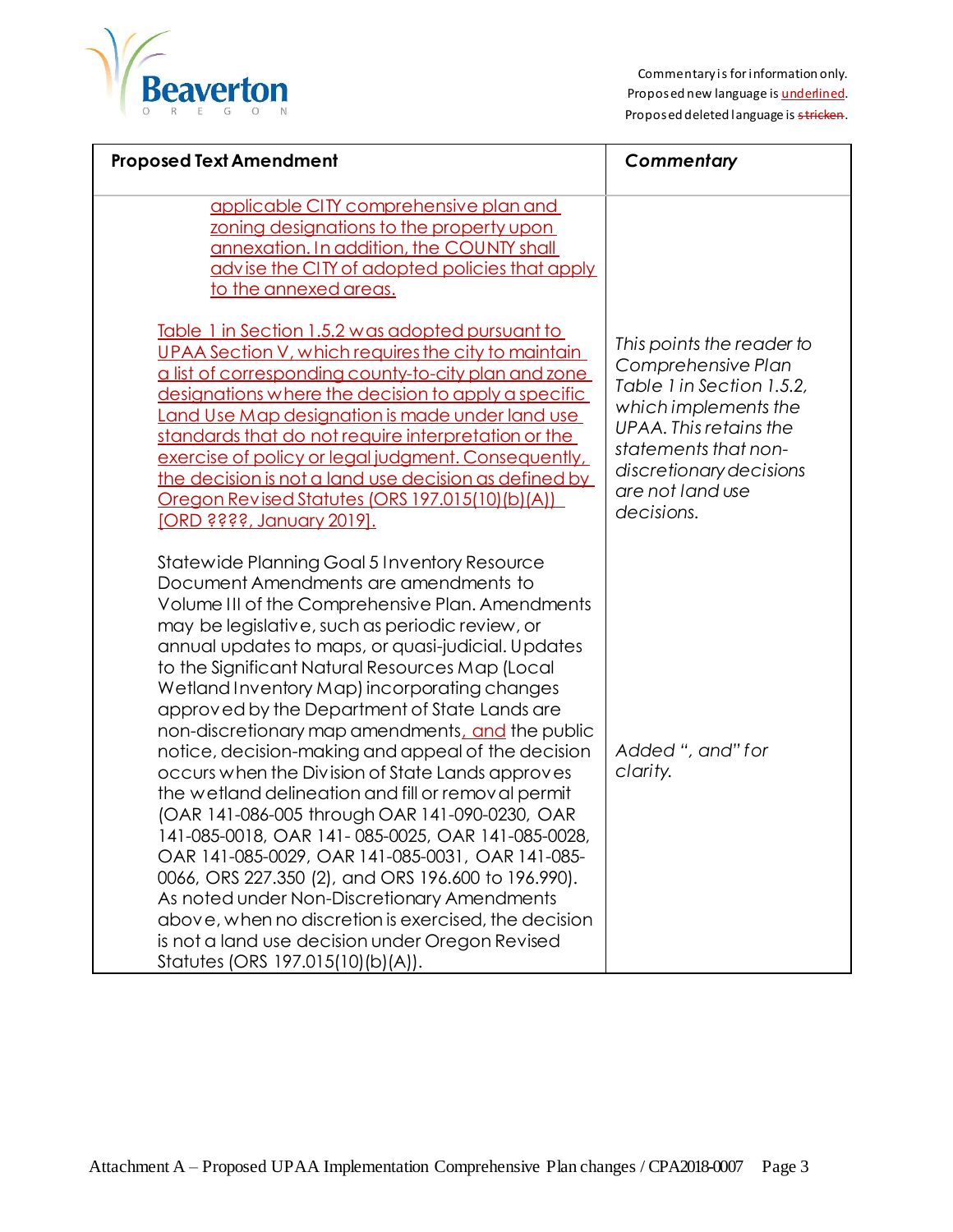

| <b>Proposed Text Amendment</b>                                                                                                                                                                                                                                                                                                                                                                                                                                    | Commentary                                                                                                                                                                                        |
|-------------------------------------------------------------------------------------------------------------------------------------------------------------------------------------------------------------------------------------------------------------------------------------------------------------------------------------------------------------------------------------------------------------------------------------------------------------------|---------------------------------------------------------------------------------------------------------------------------------------------------------------------------------------------------|
| <b>Chapter 1, Section 1.4</b><br><b>Notice Requirements</b><br>***                                                                                                                                                                                                                                                                                                                                                                                                |                                                                                                                                                                                                   |
| 1.4.1 Legislative Amendments                                                                                                                                                                                                                                                                                                                                                                                                                                      |                                                                                                                                                                                                   |
| A. Notice of the initial hearing shall be provided as<br>follows:<br>***                                                                                                                                                                                                                                                                                                                                                                                          |                                                                                                                                                                                                   |
| 2. By mailing the required inter-agency DLCD notice<br>to all Neighborhood Association Committee (NAC)<br>chairs and Community Participation Organizations<br>(CPO) in whose area there is property that in the<br>Director's opinion could be affected by the<br>proposed ordinance if adopted, and the Chair of<br>the Beaverton Committee for Citizen Community<br>Involvement, at least fortythirty-five (435) calendar<br>days prior to the initial hearing; | This section reflects the<br>name change for the<br>city's BCCI. It also alters<br>the 45-day notice<br>requirement to 35 days<br>so that the city's notice<br>requirements align with<br>DLCD's. |
| By placing a notice with the applicable<br>6.<br>information specified in subsection 1.4.1 B on the<br>City's website.<br>***                                                                                                                                                                                                                                                                                                                                     |                                                                                                                                                                                                   |
| For Legislative Periodic Review notices, notice<br>described in 1.4.1.B shall be mailed at least 435 days<br>in advance of the initial hearing to Metro,<br>Washington County, all Neighborhood Association<br>Committee (NAC) chairs in whose area there is<br>property that in the Director's opinion could be<br>affected by the proposed ordinance if adopted, and<br>the Chair of the Beaverton Committee for Citizen<br>Community Involvement.              | Alters the 45-day notice<br>requirement to 35 days<br>and replaces BCCI's<br>previous title with its<br>current title.                                                                            |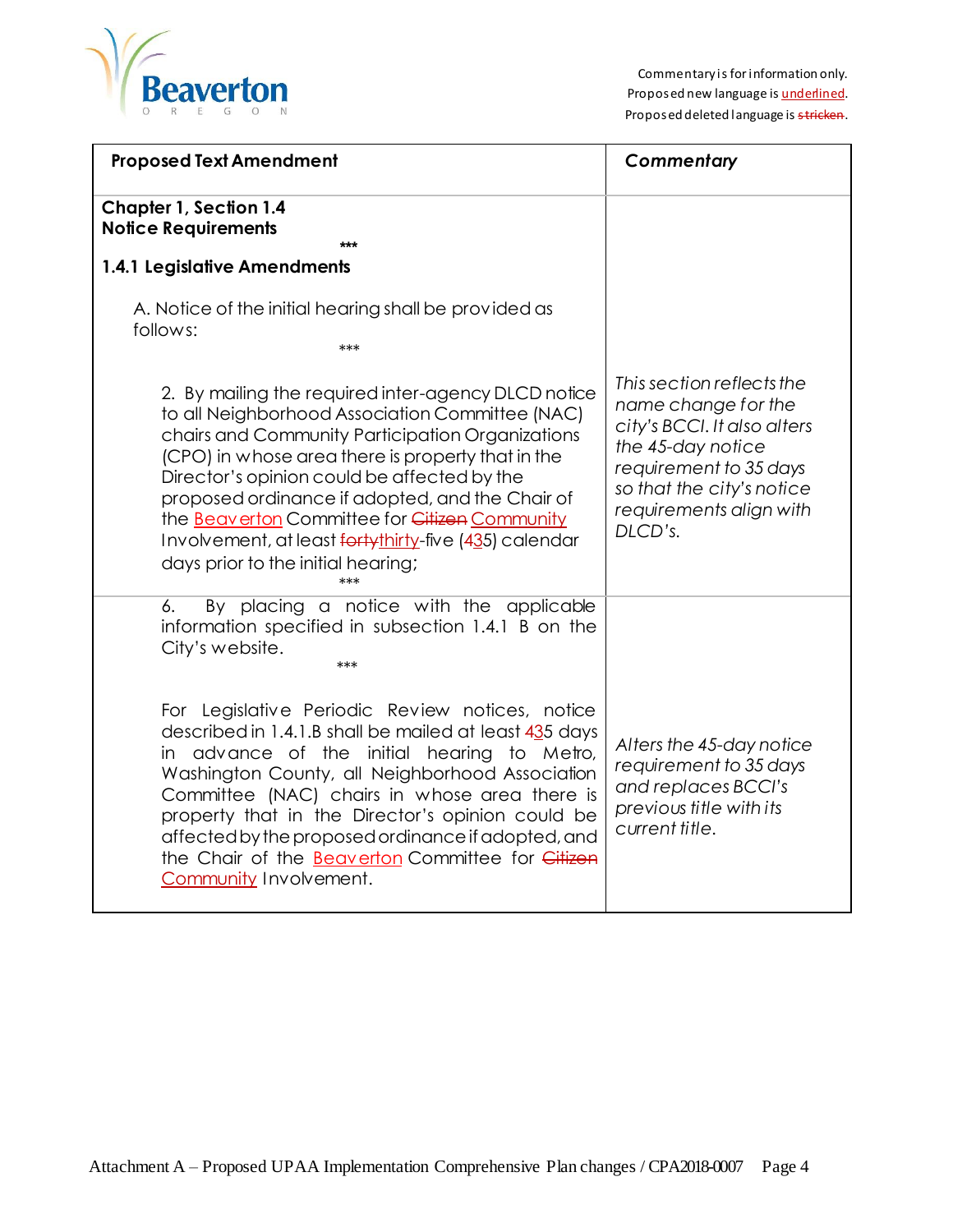

| <b>Proposed Text Amendment</b>                                                                                                                                                                                                                                                                                                                                                                                                                                    | Commentary                                                                                                       |
|-------------------------------------------------------------------------------------------------------------------------------------------------------------------------------------------------------------------------------------------------------------------------------------------------------------------------------------------------------------------------------------------------------------------------------------------------------------------|------------------------------------------------------------------------------------------------------------------|
| 1.4.2 Quasi-Judicial Amendments                                                                                                                                                                                                                                                                                                                                                                                                                                   |                                                                                                                  |
| A. Notice of the initial hearing shall be provided as<br>follows:                                                                                                                                                                                                                                                                                                                                                                                                 |                                                                                                                  |
| 1. By mailing the required inter-agency DLCD notice<br>to DLCD, Metro, and Washington County at least<br>forty-five (45) 35 calendar days prior to the initial<br>hearing;                                                                                                                                                                                                                                                                                        | Alters the 45-day notice<br>requirement to 35 days.                                                              |
| 2. By mailing the required inter-agency DLCD notice<br>to the chair(s) of any City-recognized Neighborhood<br>Association Committee (NAC) or County-recognized<br>Citizen Participation Organization whose boundaries<br>include the <b>proerpty</b> property for which the change<br>is contemplated, and the Chair of the Committee for<br>Citizen-Community-Involvment involvement at least<br>fortyfive (45)35 calendar days prior to the initial<br>hearing; | Replaces BCCI's<br>previous title with its<br>current title and<br>updates the notice<br>requirement to 35 days. |
| <b>1.4.3 Non-Discretionary Amendments</b>                                                                                                                                                                                                                                                                                                                                                                                                                         |                                                                                                                  |
| A. Notice for Non-Discretionary Map Amendments<br>shall be provided as follows:                                                                                                                                                                                                                                                                                                                                                                                   |                                                                                                                  |
| 1.<br>By publication of a notice with the information<br>specified in Section 1.4.3.B.1., 2. and 3. in a<br>newspaper of general circulation within the City;                                                                                                                                                                                                                                                                                                     | Added "Section" to<br>provide consistency<br>with other sections of<br>the Plan                                  |
| 2.<br>By mailing notice with the information specified in<br>Section 1.4.3.B. to the Chair of the <b>Beaverton</b><br>Committee for CitizenCommunity Involvement<br>(BCCI), Neighborhood Association Committee<br>(NAC), Community Participation Organization<br>(CPO) and owners of record of the subject property<br>on the most recent property tax assessment roll; and                                                                                       | Added "Section" to<br>provide consistency.<br>BCCI's name change is<br>updated here.                             |
| 3.<br>By placing notice with the information specified in<br>Section 1.4.3.B on the City's website. All notices<br>required by 1. through 3. of this subsection A. shall<br>be given not less than twenty (20) and not more<br>than forty (40) calendar days prior to the date the<br>item initially appears on the City Council agenda.                                                                                                                          | Added "Section" to<br>provide consistency<br>with other sections of<br>the Plan.                                 |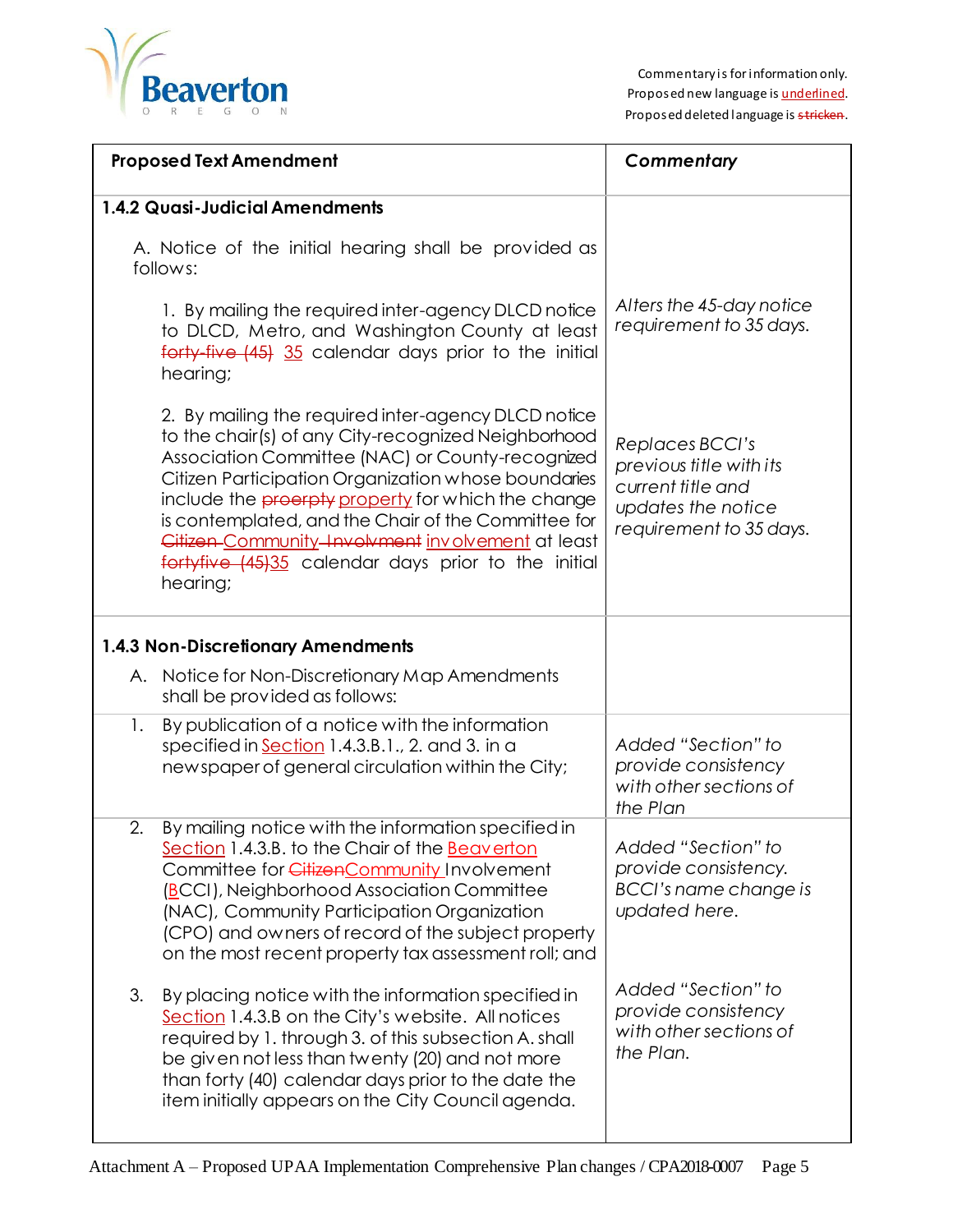

| <b>Proposed Text Amendment</b>                                                                                                                                                                                                                                                                                                                                                                                                                                                                                                                                                                                                                              | Commentary                                                                                                                                                                                                                             |
|-------------------------------------------------------------------------------------------------------------------------------------------------------------------------------------------------------------------------------------------------------------------------------------------------------------------------------------------------------------------------------------------------------------------------------------------------------------------------------------------------------------------------------------------------------------------------------------------------------------------------------------------------------------|----------------------------------------------------------------------------------------------------------------------------------------------------------------------------------------------------------------------------------------|
| For annexation-related plan map amendments, by<br>4.<br>mailing notice with the information specified in<br>Section 1.4.3.B to the Planning Director of the<br>Washington County Department of Land Use and<br>Transportation (DLUT). This notice shall be given not<br>less than 35 days prior to the date the item initially<br>appears on the City Council agenda. [ORD ????,<br><u>January 20191</u><br>***                                                                                                                                                                                                                                             | This section was added<br>to apply terms within<br>the UPAA update<br>which require that the<br>city and county notify<br>one another of<br>proposed actions that<br>could affect land use<br>or transportation of the<br>other party. |
| C. Notice of Decision for Non-Discretionary Map<br>Amendments<br>Within five working days after the City Council<br>decision on a Non-Discretionary Map Amendment,<br>notice of the decision shall be mailed to the owner<br>of record, DLCD, the Beaverton Neighborhood<br>Office and the Chairperson of the <b>Beaverton</b><br>Committee for Citizen Community Involvement<br>(BCCI). The notice of decision shall include the<br>following:<br>***                                                                                                                                                                                                      | Replaces BCCI's<br>previous title with its<br>current title.                                                                                                                                                                           |
| Chapter 1, Section 1.5.1 Criteria for Legislative and Quasi-<br>judicial Comprehensive Plan Amendments<br>A. The following criteria apply to all legislative<br>Comprehensive Plan amendments and non-<br>annexation-related quasi-judicial Comprehensive<br>Plan Amendments.<br>The proposed amendment is consistent and<br>1.<br>compatible with relevant Statewide Planning<br>Goals and related Oregon Administrative<br>Rules;<br>2.<br>The proposed amendment is consistent and<br>compatible with the applicable Titles of the<br><b>Metro Urban Growth Management</b><br><b>Functional Plan and the Regional</b><br><b>Transportation Plan; and</b> | "A" has been added to<br>help make a distinction<br>between annexation-<br>related and non-<br>annexation-related<br>criteria.<br>Letters B-C required<br>renumbering to 1-3<br>when Section A was<br>added.                           |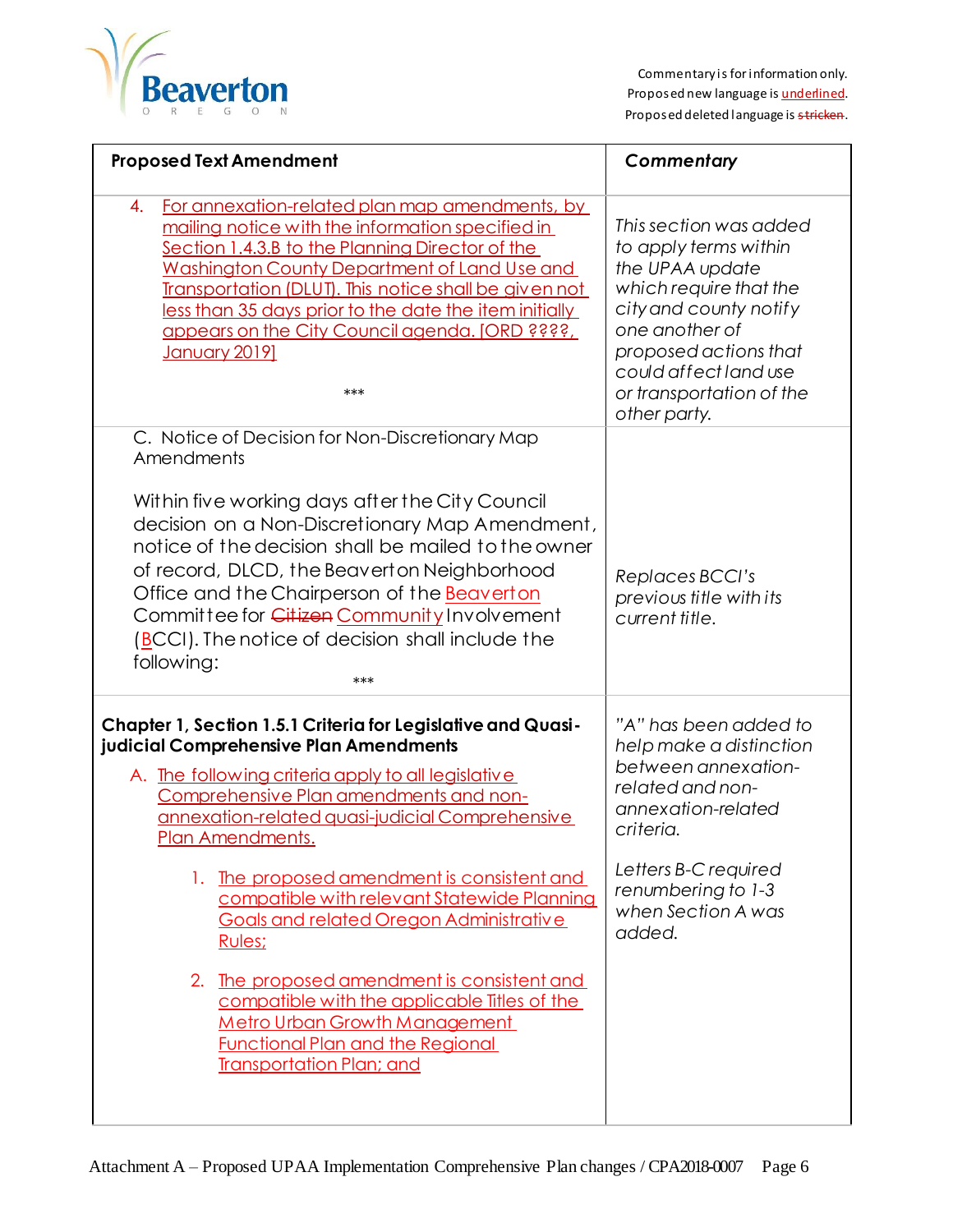

| <b>Proposed Text Amendment</b>                                                                                                                                                                                                                                                                      | Commentary                                                                                                                                                                                                                                                                                                                             |
|-----------------------------------------------------------------------------------------------------------------------------------------------------------------------------------------------------------------------------------------------------------------------------------------------------|----------------------------------------------------------------------------------------------------------------------------------------------------------------------------------------------------------------------------------------------------------------------------------------------------------------------------------------|
| 3. The proposed amendment is consistent and<br>compatible with the Comprehensive Plan<br>and other applicable local plans.                                                                                                                                                                          |                                                                                                                                                                                                                                                                                                                                        |
| A. The proposed amendment is consistent and<br>compatible with relevant Statewide Planning Goals<br>and related Oregon Administrative Rules;                                                                                                                                                        | Renumbered.                                                                                                                                                                                                                                                                                                                            |
| B. The proposed amendment is consistent and<br>compatible with the applicable Titles of the Metro-<br>Urban Growth Management Functional Plan and<br>the Regional Transportation Plan;                                                                                                              | Renumbered.                                                                                                                                                                                                                                                                                                                            |
| C. The proposed amendment is consistent and<br>compatible with the Comprehensive Plan and other<br>applicable local plans; and                                                                                                                                                                      | Renumbered.                                                                                                                                                                                                                                                                                                                            |
| D. If the proposed amendment is to the Land Use Map,<br>there is a demonstrated need, which cannot be<br>satisfied by other properties that now have the same<br>designation as proposed by the amendment.                                                                                          | The court case<br>requiring this criteria<br>was overruled in 1979<br>but still lingers in many<br>codes. In practice, the<br>criterion is difficult to<br>address and does not<br>reflect that<br>Comprehensive<br>Planning and zoning is<br>not always about<br>"need" but also about<br>creating complete,<br>thriving communities. |
| The following criteria apply to all annexation-related<br>B.<br>guasi-judicial Comprehensive Plan Amendments.<br><u> [ORD ????, January 2019]</u><br>1. In applying the most appropriate Comprehensive<br>Plan designation, the decision-making authority<br>shall use the relevant criteria below. | Section B is an update<br>to the Comprehensive<br>Plan and is meant to<br>guide discretionary<br>decisions related to<br>annexation where no<br>comparable city-<br>county plan<br>designation is available<br>as a Beaverton<br>counterpart for a<br>specific county zone.                                                            |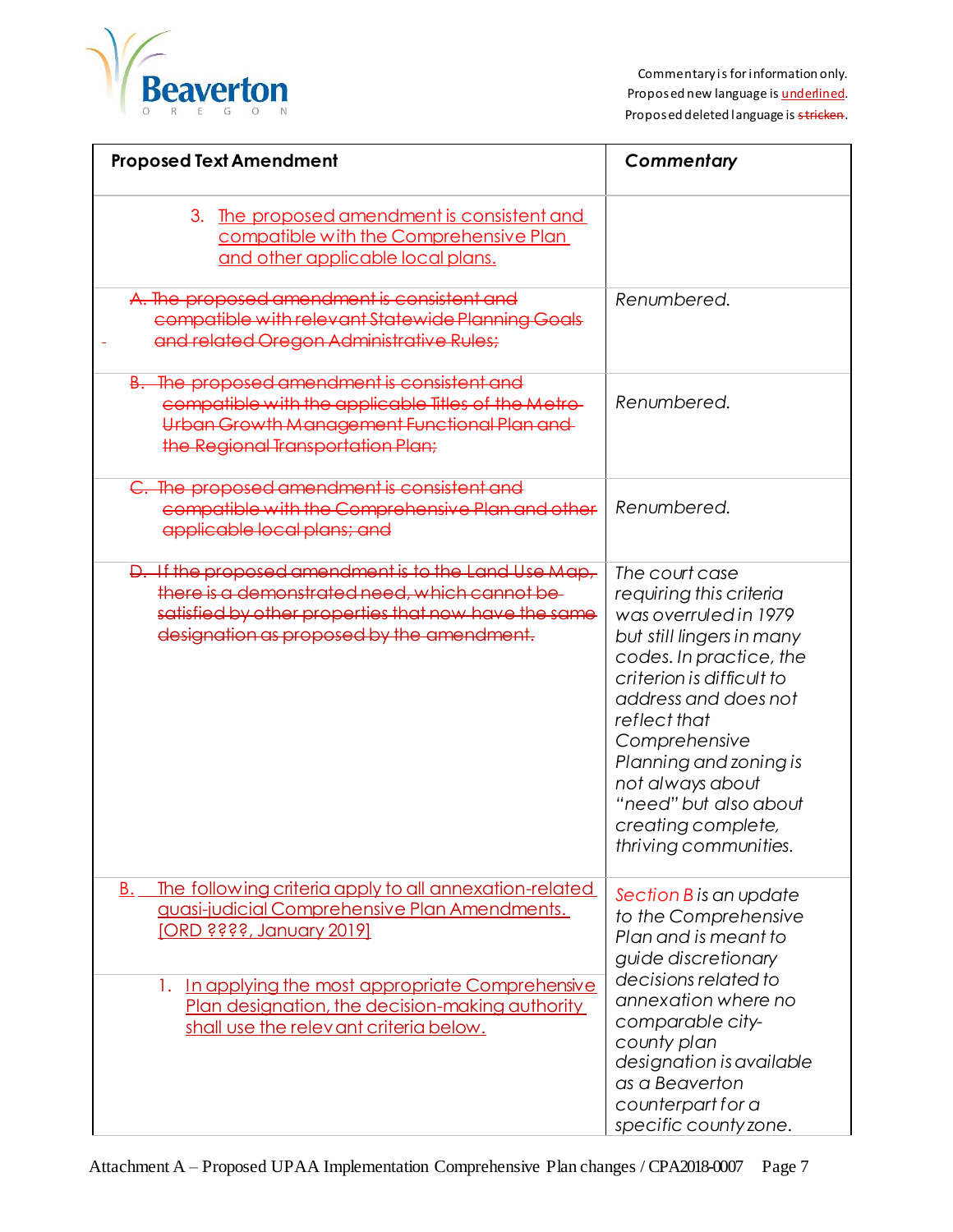

| <b>Proposed Text Amendment</b>                                                                                                                                                                                                                                                                                                                                                                                        | Commentary                                                                                                                                                                                                                                                                                                     |
|-----------------------------------------------------------------------------------------------------------------------------------------------------------------------------------------------------------------------------------------------------------------------------------------------------------------------------------------------------------------------------------------------------------------------|----------------------------------------------------------------------------------------------------------------------------------------------------------------------------------------------------------------------------------------------------------------------------------------------------------------|
|                                                                                                                                                                                                                                                                                                                                                                                                                       |                                                                                                                                                                                                                                                                                                                |
| If the property is or properties are subject to<br>$\alpha$ .<br>a Beaverton-approved Community Plan,<br>Neighborhood Plan, or Concept Plan<br>approved consistent with Section 1.5.1.A.<br>wherein the zoning is specified, the decision-<br>making authority shall apply the specified<br>Comprehensive Plan designation or<br>designations; or                                                                     | This section may apply<br>to areas in the Cooper<br>Mountain Reserve area<br>or in other areas if and<br>when future<br>community planning<br>efforts are adopted.                                                                                                                                             |
| If the Washington County designation is<br>b.<br>Institutional, the decision-making authority<br>shall find that the designation is consistent<br>with Beaverton Comprehensive Plan policies<br>in the Land Use Element; or                                                                                                                                                                                           | Because the city has<br>no institutional zone,<br>this criteria provides a<br>basis for decision<br>making when<br>institutionally zoned<br>land is annexed into<br>the city.                                                                                                                                  |
| <u>If neither Section 1.5.1.B 1. or 2. apply, the</u><br>$C_{\star}$<br>decision-making authority shall find that the<br>designation is consistent with one or more of<br>the following criteria in applying a<br><b>Beaverton Comprehensive Plan</b><br>designation:<br>City Comprehensive Plan policies in the<br>Ι.<br><b>Land Use Element</b><br>ii.<br>Consistency with the County Land Use<br>Districts.<br>*** | Where sections a and b<br>cannot be applied, this<br>section will provide a<br>basis for decision<br>making for all<br>remaining annexation-<br>related city plan<br>designation proposals.<br>As it is worded to apply<br>one or more criteria, it<br>permits decision<br>makers room to apply<br>discretion. |
| Chapter 1,<br>Section 1.5.2 Criteria for Non-Discretionary Map<br><b>Amendments</b>                                                                                                                                                                                                                                                                                                                                   |                                                                                                                                                                                                                                                                                                                |
| <b>Annexation-Related</b><br>А.<br>Discretion occurs when the Washington County-<br>Beaverton Urban Planning Area Agreement (UPAA) is<br>adopted or amended by the County and the City.<br>The UPAA provides specific City-County Land Use                                                                                                                                                                            | This section is being<br>replaced by the<br>section below which                                                                                                                                                                                                                                                |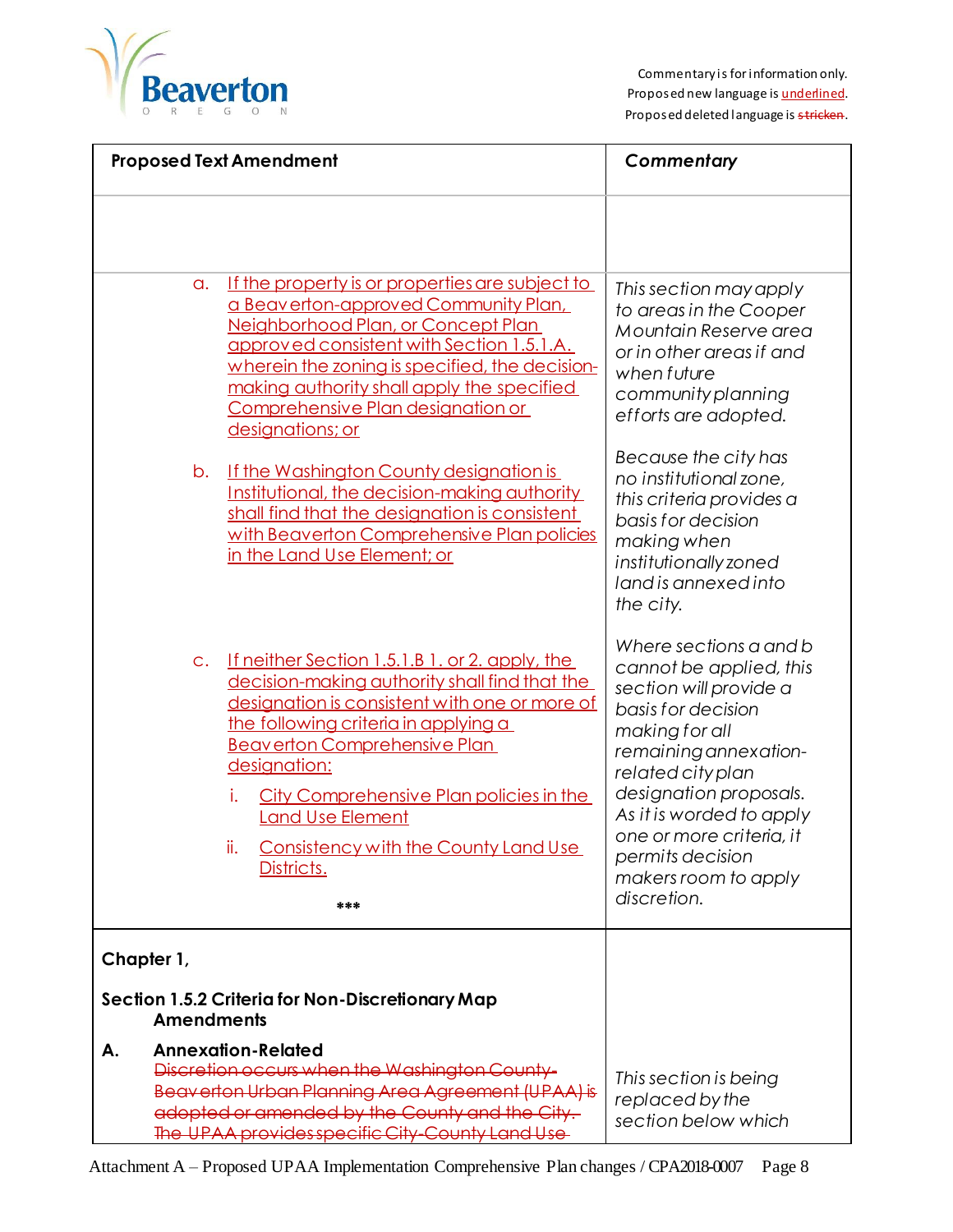

| <b>Proposed Text Amendment</b>                                                                                                                                                                                                                                                                                                                                                                                                                                                                                                                                                                                                                                                                                                                                                                                                                                          | Commentary                                                                                                                                                                    |
|-------------------------------------------------------------------------------------------------------------------------------------------------------------------------------------------------------------------------------------------------------------------------------------------------------------------------------------------------------------------------------------------------------------------------------------------------------------------------------------------------------------------------------------------------------------------------------------------------------------------------------------------------------------------------------------------------------------------------------------------------------------------------------------------------------------------------------------------------------------------------|-------------------------------------------------------------------------------------------------------------------------------------------------------------------------------|
| Designation Equivalents. Specifically, the UPAA states<br>in Section II (D) "Upon annexation, the city agrees to<br>convert County plan and zoning designations to City<br>plan and zoning designations which most closely<br>approximate the density, use provisions and<br>standards of the County designations. Such<br>conversion shall be made according to the tables<br>shown on Exhibit "B" to this agreement."<br>Consequently, when the conversion from County to-<br>City designation is shown on Exhibit B, the City has no-<br>discretion.                                                                                                                                                                                                                                                                                                                 | amends the description<br>that guides the<br>annexation-related<br>plan amendment<br>process so that it<br>reflects provisions that<br>were negotiated in the<br>UPAA update. |
| The Washington County-Beaverton Urban Planning<br>Area Agreement (UPAA) says: "Upon annexation, the<br>city shall apply its Comprehensive Plan land use and<br>zoning designations corresponding as closely as<br>possible to designations already adopted by the<br>county. The city shall maintain a list of county land<br>use designations and the corresponding city<br>comprehensive plan and zoning designations." The<br>list in Table 1 of Section 1.5.2. identifies City<br>Comprehensive Plan designations and zoning districts<br>that most closely approximate the density, use<br>provisions and standards of the County designations.<br>When annexation related Comprehensive Plan Map<br>amendments are proposed that convert County<br>zoning to a City plan designation that is pursuant to<br>Table 1 in Section 1.5.2, the City has no discretion. |                                                                                                                                                                               |
| This section describes the method by which City of<br><b>Beaverton Comprehensive Plan designations and</b><br>zoning districts shall be applied consistent with the<br>Washington County-Beaverton Urban Planning Area<br>Agreement when a property in unincorporated<br>Washington County is annexed into the City of<br>Beaverton.                                                                                                                                                                                                                                                                                                                                                                                                                                                                                                                                    | This section was added<br>to provide some<br>descriptive context for<br>how Table 1 below is to<br>be applied.                                                                |
| Table 1 below shows city plan and zoning<br>designations that correspond closely with the county<br>land use districts. Properties with Washington County<br>land use districts in Table 1 can be processed with a<br>Type 1 application using the city's non-discretionary<br>process. County land use districts not consistent with<br>Table 1 and associated footnotes shown shall be                                                                                                                                                                                                                                                                                                                                                                                                                                                                                | The Development<br>Code will refer to this<br>section in its methods<br>for applying city zoning<br>upon annexation.                                                          |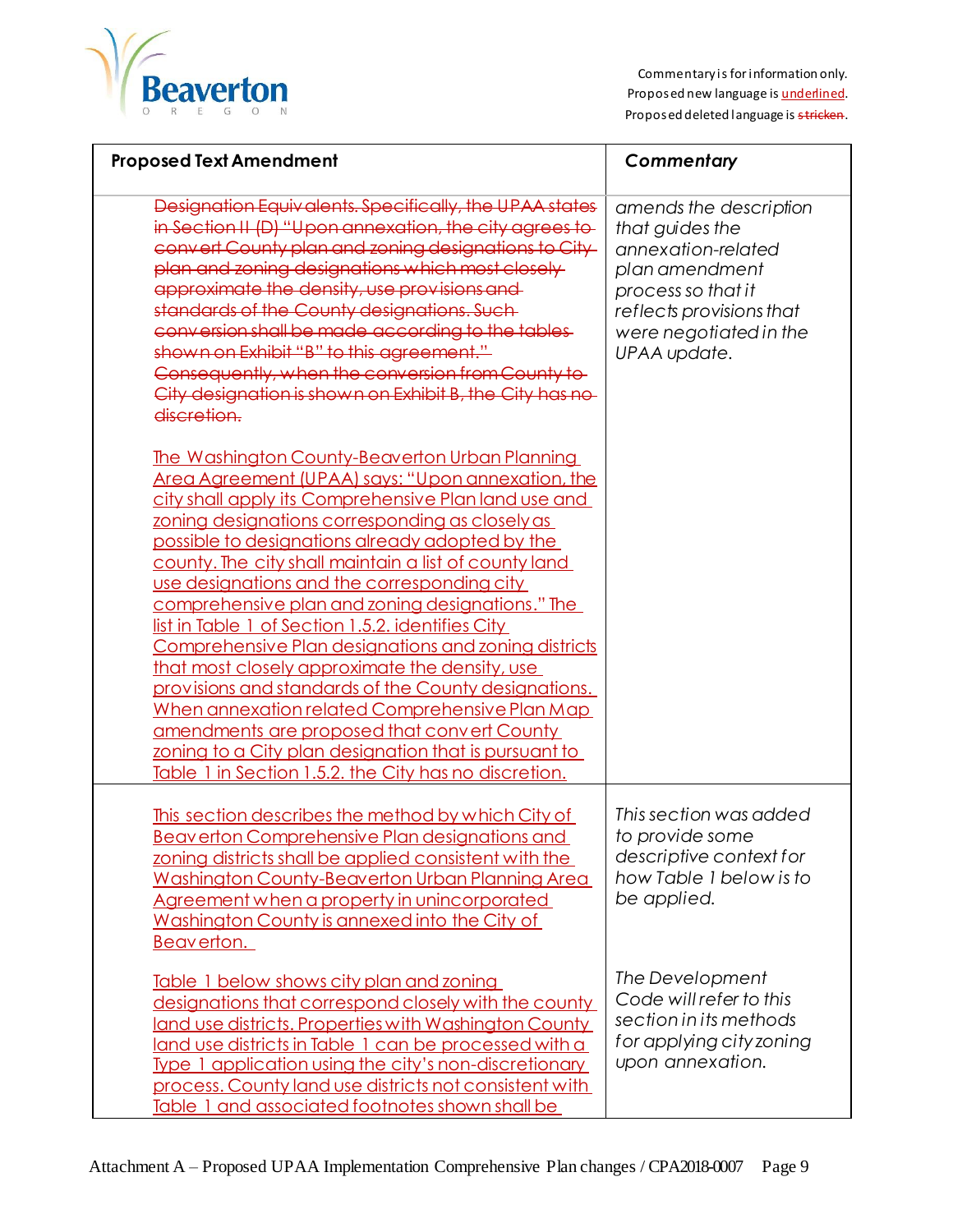

| <b>Proposed Text Amendment</b>                                                                                                                                                                                                                                                                                                                                          | Commentary |
|-------------------------------------------------------------------------------------------------------------------------------------------------------------------------------------------------------------------------------------------------------------------------------------------------------------------------------------------------------------------------|------------|
| subject to a Type 3 discretionary process.                                                                                                                                                                                                                                                                                                                              |            |
| ***                                                                                                                                                                                                                                                                                                                                                                     |            |
| C. Notice of Decision for Non-Discretionary Map<br>Amendments                                                                                                                                                                                                                                                                                                           |            |
| Within five working days after the City Council<br>decision on a Non-Discretionary Map Amendment,<br>notice of the decision shall be mailed to the owner<br>of record, DLCD, the Beaverton Neighborhood<br>Office and the Chairperson of the Beaverton<br>Committee for Citizen Community Involvement<br>(BCCI). The notice of decision shall include the<br>following: |            |

*Commentary: The table below is added to the Comprehensive Plan to show how city Comprehensive Plan designations and zoning districts should be applied when a property is annexed to the city. It represents county-city plan and zoning counterparts that share similar traits and shows instances where discretion is not necessary to apply those designations consistent with the Urban Planning Area Agreement.*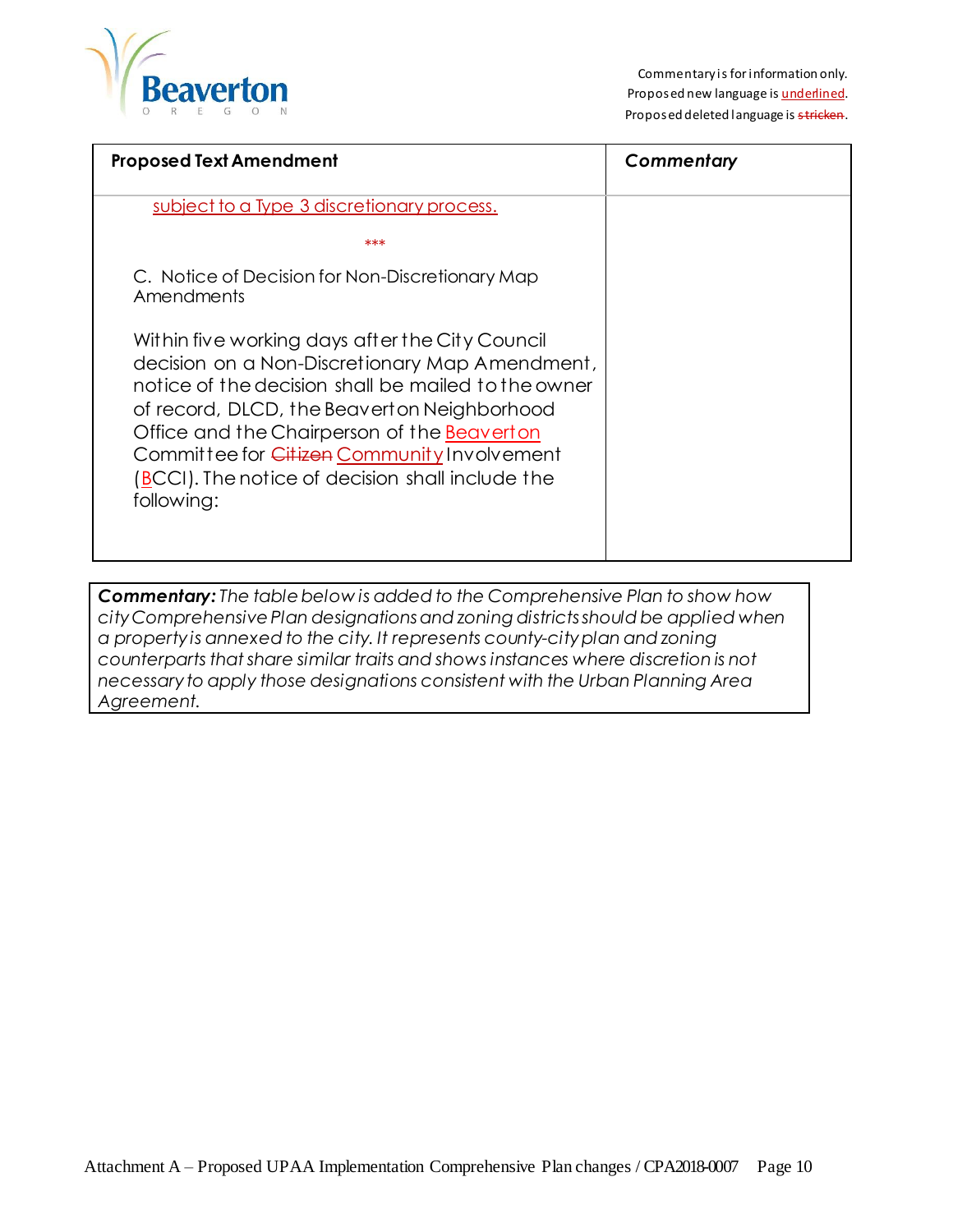

#### **Table 1, 1.5.2: Annexation-related plan and zone changes not requiring discretion (Type I CPA/ZMA Applications)**

| <b>County</b><br><b>Land Use District</b>                           | <b>City Comprehensive</b><br><b>Plan Designation</b> | City<br><b>Zoning</b><br><b>District</b> |
|---------------------------------------------------------------------|------------------------------------------------------|------------------------------------------|
| R-5, Residential 5 units/acre                                       | <b>Standard Density Neighborhoods</b><br>(SDN)       | R <sub>7</sub>                           |
| R-6, Residential 6 units/acre                                       | <b>Standard Density Neighborhoods</b><br>(SDN)       | RZ                                       |
| R-9, Residential 9 units/acre                                       | <b>Standard Density Neighborhoods</b><br>(SDN)       | R5                                       |
| TO:R24-40, Transit Oriented<br>Residential <sup>1</sup>             | <b>Station Community (SC)</b>                        | <u>SC-</u><br><b>HDR</b>                 |
| TO:R24-40, Transit Oriented<br>Residential <sup>2</sup>             | <b>Town Center (TC)</b>                              | $TC-$<br><b>HDR</b>                      |
| TO:R40-80, Transit Oriented<br>Residential <sup>1</sup>             | <b>Station Community (SC)</b>                        | $SC-$<br><b>HDR</b>                      |
| TO:R80-120, Transit Oriented<br>Residential <sup>1</sup>            | <b>Station Community (SC)</b>                        | SC-<br><b>HDR</b>                        |
| <b>TO:RC, Transit Oriented Retail</b><br>Commercial <sup>1, 3</sup> | <b>Station Community (SC)</b>                        | SC-MU                                    |
| <b>TO:BUS, Transit Oriented</b><br>Business <sup>2</sup>            | Town Center (TC)                                     | <b>TC-MU</b>                             |
| <b>TO:BUS, Transit Oriented</b><br><b>Business</b> <sup>1</sup>     | <b>Station Community (SC)</b>                        | SC-MU                                    |
| <b>TO:EMP, Transit Oriented</b><br><b>Employment</b> <sup>1</sup>   | <b>Station Community (SC)</b>                        | $SC-E1$                                  |

*1 Applies to property located within a Metro designated Station Community Area*

*2 Applies to property located within a Metro designated Town Center Area*

*3 Unincorporated property zoned TO:RC located within a Metro designated Station Community Area which is entirely within 2,600 linear feet from a light rail transit platform.*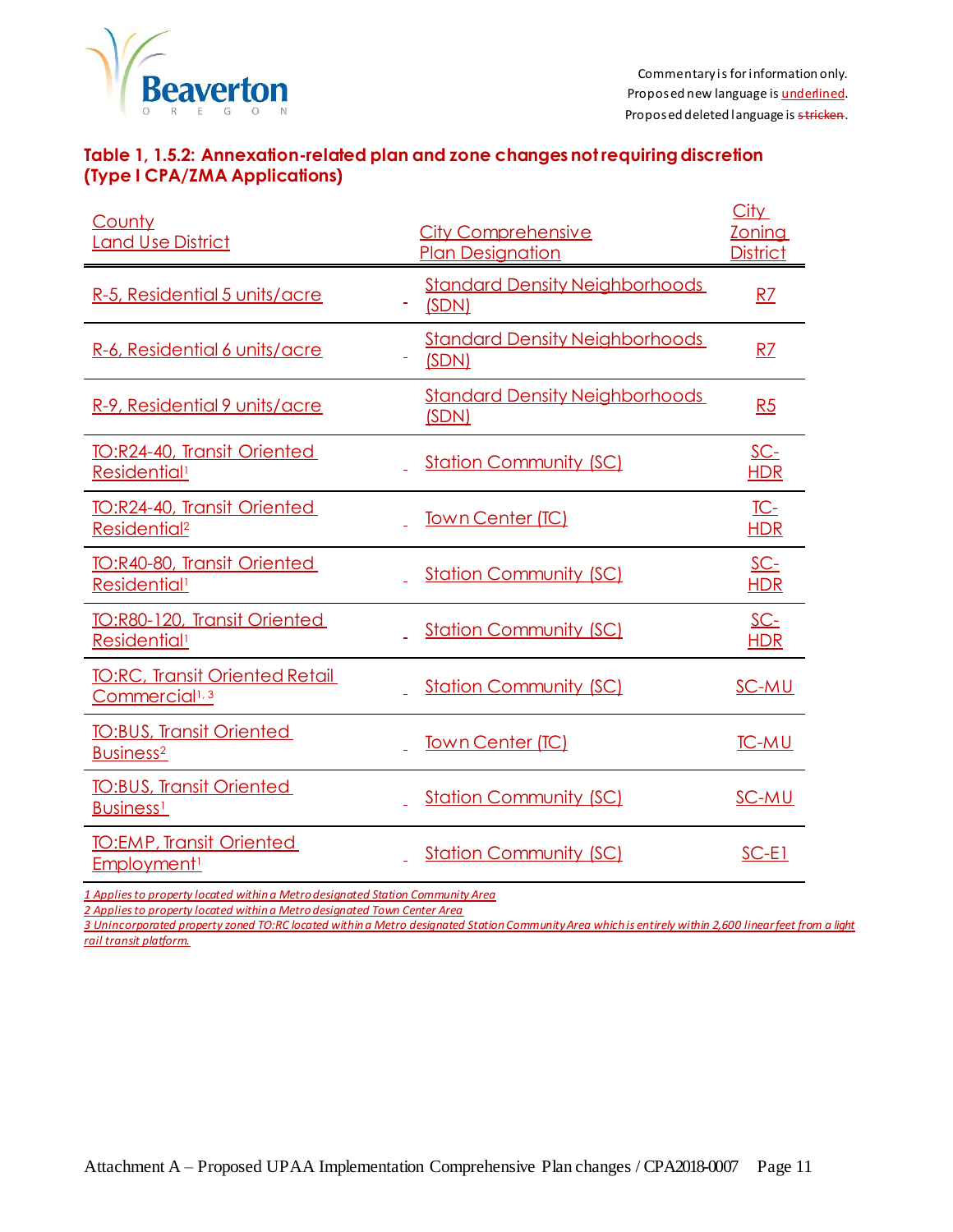

| <b>Chapter 5, Section 5.3 Urban Services Area</b><br><b>Urban Planning Area Agreement</b><br>An Urban Planning Area was established by the adoption<br>of the Washington County - Beaverton Urban Planning<br>Area Agreement (UPAA), which was last updated in 1989_<br>2019. #The UPAA is adopted in the Land Use this Element by<br>reference. of this Plan). The City and County entered into<br>the UPAA in erder to comply with Statewide Planning Goal<br>#2 and requirements of the Oregon Land and<br>Conservation and Development Commission. The purposes<br>of this agreement are to ensure coordinated and<br>consistent comprehensive plans by creating a defined<br>Urban Planning Area within which both the County and<br>City maintain an interest in comprehensive planning and to<br>create a process for coordinated comprehensive planning<br>and development in this Urban Planning Area. The UPAA-<br>and the Urban Planning Area defined by it are out of date-<br>and should be amended.<br>*** | Updates Development<br>Code language so<br>Code users are not<br>directed to look in the<br>UPAA for which zoning<br>district to apply<br>because that<br>"crosswalk" is now in<br>the Comprehensive<br>Plan. |
|--------------------------------------------------------------------------------------------------------------------------------------------------------------------------------------------------------------------------------------------------------------------------------------------------------------------------------------------------------------------------------------------------------------------------------------------------------------------------------------------------------------------------------------------------------------------------------------------------------------------------------------------------------------------------------------------------------------------------------------------------------------------------------------------------------------------------------------------------------------------------------------------------------------------------------------------------------------------------------------------------------------------------|---------------------------------------------------------------------------------------------------------------------------------------------------------------------------------------------------------------|
| <b>Chapter 5, Section 5.3.1</b><br>5.3.1 Goal: Ensure long-term provision of adequate urban services<br>within existing City limits and areas to be annexed in the future.                                                                                                                                                                                                                                                                                                                                                                                                                                                                                                                                                                                                                                                                                                                                                                                                                                               | Included for context.<br>No changes to existing<br>text are proposed.                                                                                                                                         |
| <b>Policies:</b><br>a) The City shall maintain agreements with the<br>special districts and the County to plan for the<br>long-term provision of services within the City's<br>Urban Services Area.<br>***                                                                                                                                                                                                                                                                                                                                                                                                                                                                                                                                                                                                                                                                                                                                                                                                               | Included for context.<br>No changes to existing<br>text are proposed.                                                                                                                                         |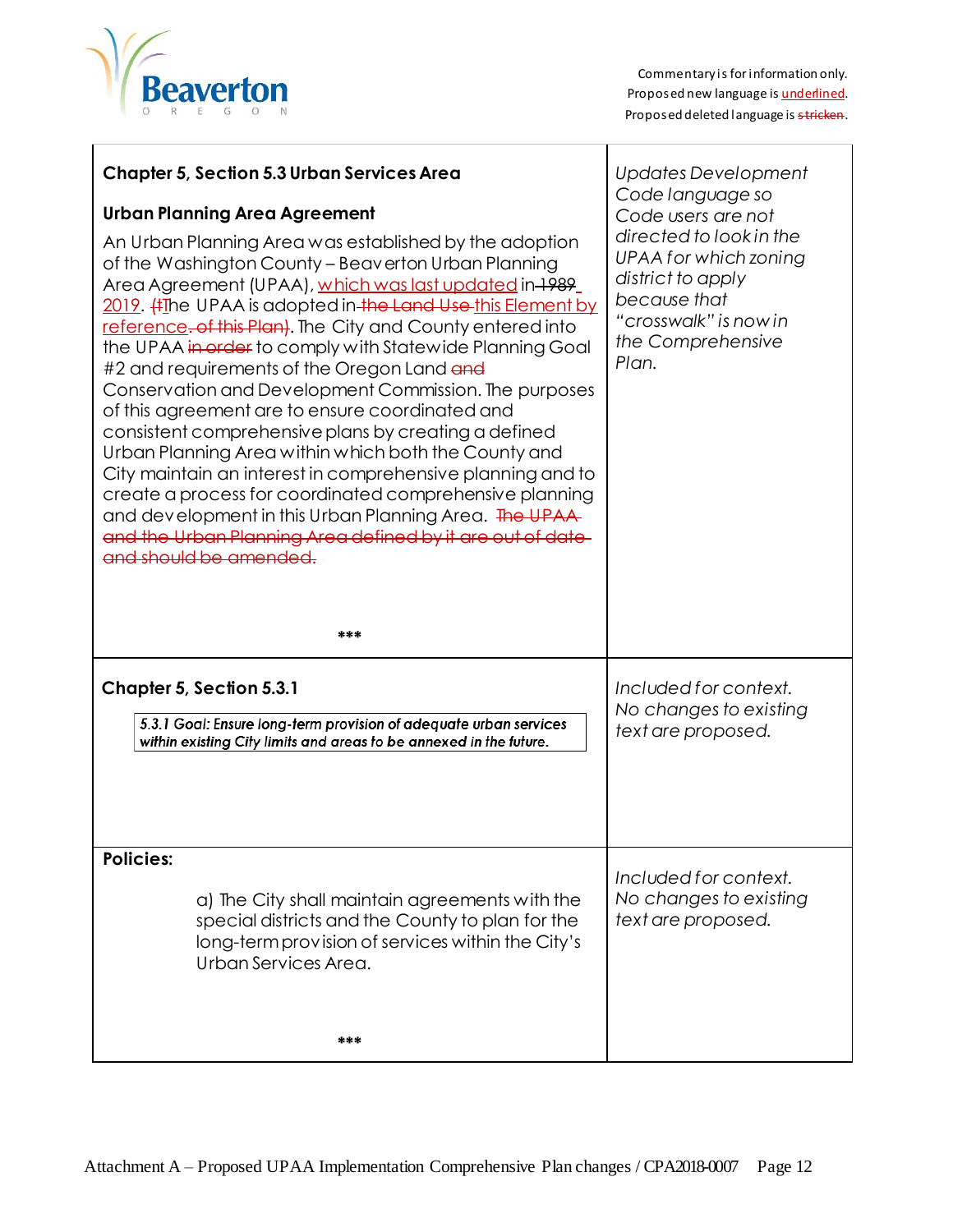

#### **Chapter 5, Section 5.3.1**

*Action 4: Work with Washington County to update maintain an up-to-date the Washington County – Beaverton Urban Planning Area Agreement as needed. Upon adoption, the current UPAA, which is in the Land Use Element of this Plan, shall be deleted and the updated UPAA shall be adopted in its place.*

*This section replaces text deriving from the 1988 UPAA with text from the UPAA update which will be effective in 2019.*

**\*\*\***

*Commentary: Diagrams I1, I2, and I3 below are modified to reflect the name change that the BCCI made several years ago. Diagrams I1 and I2 also alter the notice requirement from 45 days to 35 day prior to a public hearing. This change will amend the city's notice requirements to conform to policy changes that DLCD has adopted in recent years.*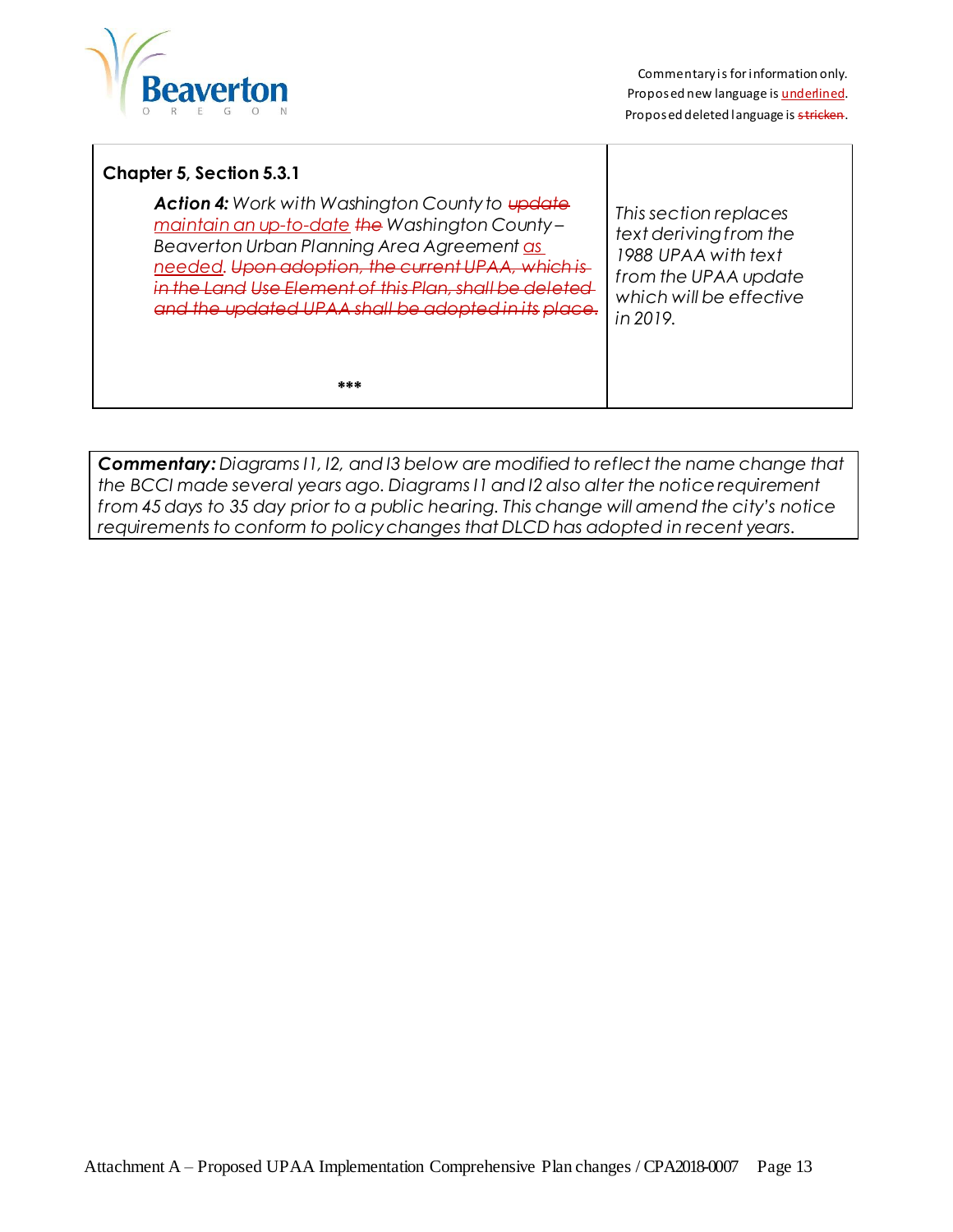

÷

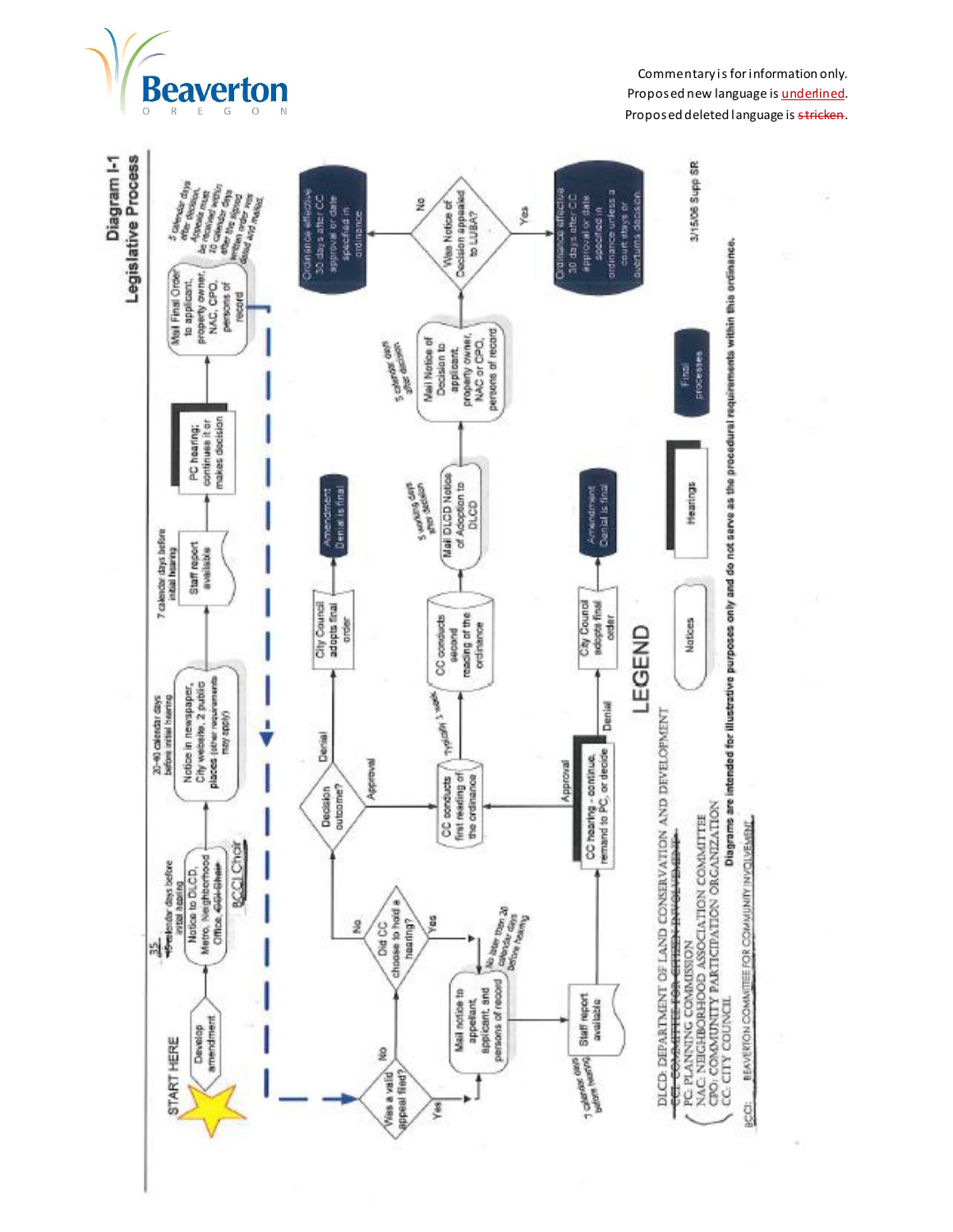